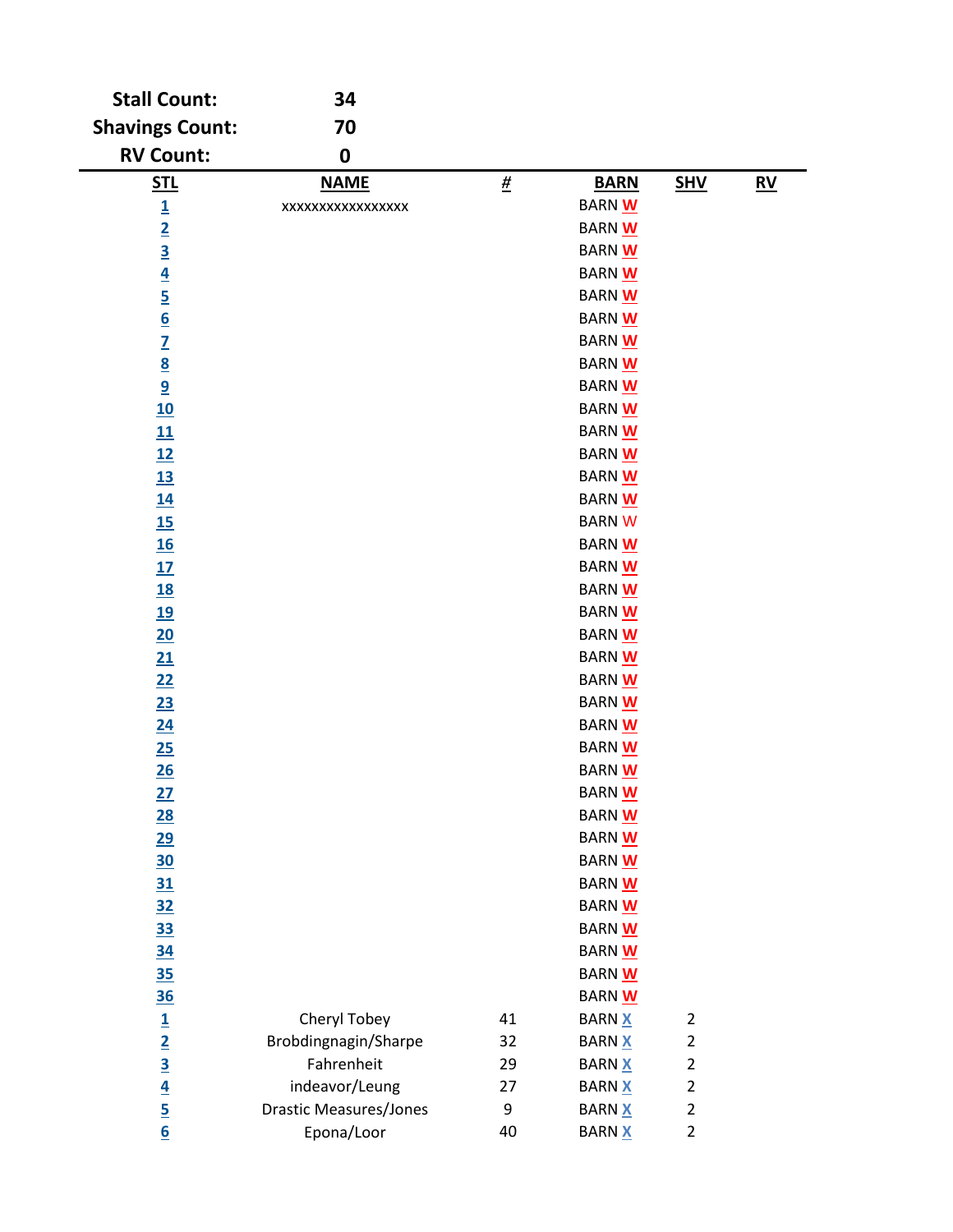|                                                                       | Epona/Loor                   | 40             | <b>BARN X</b> | 0              |
|-----------------------------------------------------------------------|------------------------------|----------------|---------------|----------------|
| $\frac{7}{8}$                                                         | Show Boat/Loor               | 38             | <b>BARN X</b> | 2              |
| $\overline{9}$                                                        | Dalwhinney/Guard             | 28             | <b>BARN X</b> | 2              |
| <u>10</u>                                                             | Kalpso/Kody                  | 39             | <b>BARN X</b> | $\overline{2}$ |
| <u>11</u>                                                             | Princeton/Faulkner           | 11             | <b>BARN X</b> | $\overline{2}$ |
| 12                                                                    | Israel's/Mullen              | 10             | <b>BARN X</b> | 2              |
| <u>13</u>                                                             | Chico/Reid                   | 14             | <b>BARN X</b> | $\overline{2}$ |
| <u>14</u>                                                             | Dats Libby/Rath              | 22             | <b>BARN X</b> | 2              |
| 15                                                                    | Friend/Stewart               | 23             | <b>BARN X</b> | $\overline{2}$ |
| <u>16</u>                                                             | Rohan/Finlon                 | 25             | <b>BARN X</b> | $\overline{2}$ |
| 17                                                                    | Xena Warrior/Ingram          | 6              | <b>BARN X</b> | 4              |
| <u>18</u>                                                             | Chamonix/Brasington          | 7              | <b>BARN X</b> | 0              |
| <u>19</u>                                                             | Chamonix/Brasington          | 7              | <b>BARN X</b> | 4              |
| $\overline{20}$                                                       | Drachen/Cline                | 20             | <b>BARN X</b> | $\overline{2}$ |
| 21                                                                    | Hosanna/Kludt                | 33             | <b>BARN X</b> | $\overline{2}$ |
| 22                                                                    | I-Be-Bad/Coman               | 34             | <b>BARN X</b> |                |
| <u>23</u>                                                             | Buckeye/Majors               | 21             | <b>BARN X</b> | 2              |
| <u>24</u>                                                             | Douws/Majors                 | 19             | <b>BARN X</b> | $\overline{2}$ |
|                                                                       |                              |                | <b>BARNY</b>  |                |
|                                                                       |                              |                | <b>BARNY</b>  |                |
|                                                                       |                              |                | <b>BARNY</b>  |                |
| $\frac{1}{2}$ $\frac{3}{4}$ $\frac{4}{5}$ $\frac{5}{6}$ $\frac{7}{2}$ |                              |                | <b>BARNY</b>  |                |
|                                                                       |                              |                | <b>BARNY</b>  |                |
|                                                                       |                              |                | <b>BARNY</b>  |                |
|                                                                       |                              |                | <b>BARNY</b>  |                |
|                                                                       |                              |                | <b>BARNY</b>  |                |
| $\frac{8}{9}$                                                         |                              |                | BARN Y        |                |
| 10                                                                    |                              |                | <b>BARNY</b>  |                |
| <u>11</u>                                                             |                              |                | <b>BARNY</b>  |                |
| 12                                                                    |                              |                | <b>BARNY</b>  |                |
| 13                                                                    |                              |                | <b>BARNY</b>  |                |
| <u>14</u>                                                             |                              |                | <b>BARNY</b>  |                |
| 15                                                                    |                              |                | <b>BARNY</b>  |                |
| 16                                                                    |                              |                | <b>BARNY</b>  |                |
| 17                                                                    |                              |                | BARN Y        |                |
| <u>18</u>                                                             | Brensure/Owensby             | 12             | <b>BARNY</b>  | 2              |
| <u>19</u>                                                             | Wonderland/Parker            | 19             | <b>BARNY</b>  | 2              |
| $\overline{20}$                                                       | Leonidas/Armstrong           | 5              | <b>BARNY</b>  | $\overline{2}$ |
| 21                                                                    | Sensel/Chowance              | 31             | <b>BARNY</b>  | 2              |
| 22                                                                    | Sensel/Chowance              | 31             | <b>BARNY</b>  | 0              |
| 23                                                                    | Romano/Burton                | 30             | <b>BARNY</b>  | 2              |
| $\overline{24}$                                                       | Goody/Bourbeau               | 1              | BARN Y        | 4              |
| 25                                                                    | Goody/Bourbeau               | 1              | <b>BARNY</b>  | 0              |
| 26                                                                    | Inuk Suk/Lamb                | $\overline{2}$ | BARN Y        | 4              |
| 27                                                                    | <b>Meelick Island/Bowers</b> | 42             | BARN Y        | 6              |
| 28                                                                    |                              |                | <b>BARNY</b>  |                |
| <u>29</u>                                                             |                              |                | <b>BARNY</b>  |                |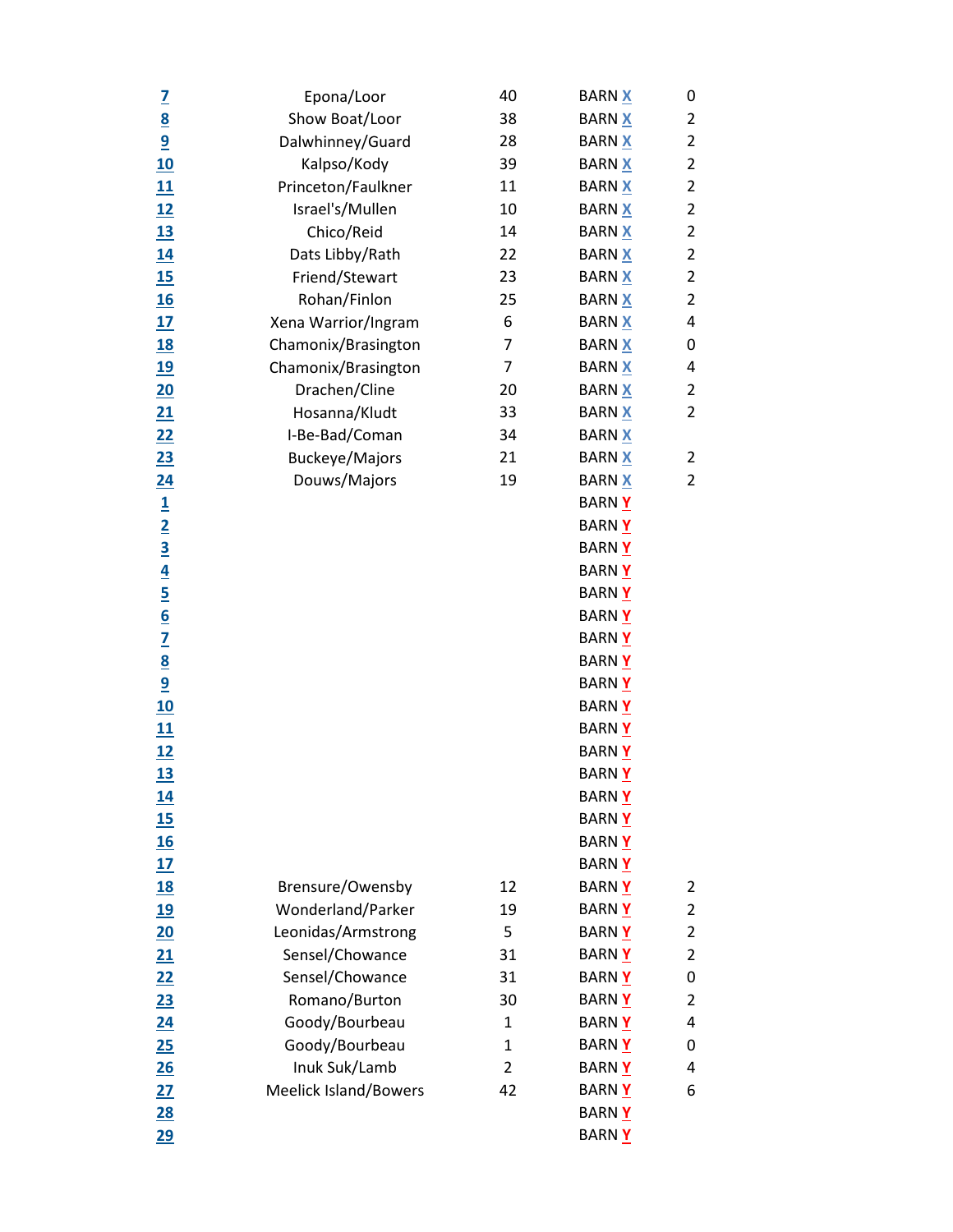| 30                                                                                  | BARN Y                   |
|-------------------------------------------------------------------------------------|--------------------------|
| 31                                                                                  | <b>BARNY</b>             |
| <u>32</u>                                                                           | <b>BARNY</b>             |
| <u>33</u>                                                                           | BARN Y                   |
| <u>34</u>                                                                           | BARN Y                   |
| $\overline{1}$                                                                      | <b>BARN Z</b>            |
|                                                                                     | BARN <sub>Z</sub>        |
|                                                                                     | <b>BARN Z</b>            |
| $\frac{2}{3}$ $\frac{3}{4}$ $\frac{4}{5}$ $\frac{5}{6}$ $\frac{7}{2}$ $\frac{8}{9}$ | BARN <sub>Z</sub>        |
|                                                                                     | <b>BARN Z</b>            |
|                                                                                     | BARN <sub>Z</sub>        |
|                                                                                     | BARN <sub>Z</sub>        |
|                                                                                     | BARN <sub>Z</sub>        |
|                                                                                     | BARN <sub>Z</sub>        |
| 10                                                                                  | BARN <sub>Z</sub>        |
| 11                                                                                  | BARN <sub>Z</sub>        |
| 12                                                                                  | <b>BARN</b> <sub>Z</sub> |
| <u>13</u>                                                                           | BARN <sub>Z</sub>        |
| 14                                                                                  | BARN <sub>Z</sub>        |
| 15                                                                                  | <b>BARN</b> <sub>Z</sub> |
| <u>16</u>                                                                           | BARN <sub>Z</sub>        |
| 17                                                                                  | BARN <sub>Z</sub>        |
| <u>18</u>                                                                           | BARN <sub>Z</sub>        |
| <u>19</u>                                                                           | BARN <sub>Z</sub>        |
| 20                                                                                  | BARN <sub>Z</sub>        |
| 21                                                                                  | BARN <sub>Z</sub>        |
| 22                                                                                  | BARN <sub>Z</sub>        |
| 23                                                                                  | <b>BARNZ</b>             |
| 24                                                                                  | BARN <sub>Z</sub>        |
| 25                                                                                  | BARN <sub>Z</sub>        |
| 26                                                                                  | <b>BARN Z</b>            |
| 27                                                                                  | <b>BARN Z</b>            |
| 28                                                                                  | BARN <sub>Z</sub>        |
| 29                                                                                  | BARN <sub>Z</sub>        |
| <u>30</u>                                                                           | <b>BARN Z</b>            |
| 31                                                                                  | BARN <sub>Z</sub>        |
| <u>32</u>                                                                           | <b>BARN Z</b>            |
| <u>33</u>                                                                           | <b>BARNZ</b>             |
| <u>34</u>                                                                           | <b>BARNZ</b>             |
| <u>35</u>                                                                           | <b>BARNZ</b>             |
| <u>36</u>                                                                           | <b>BARNZ</b>             |
|                                                                                     |                          |

TOTAL 70

0